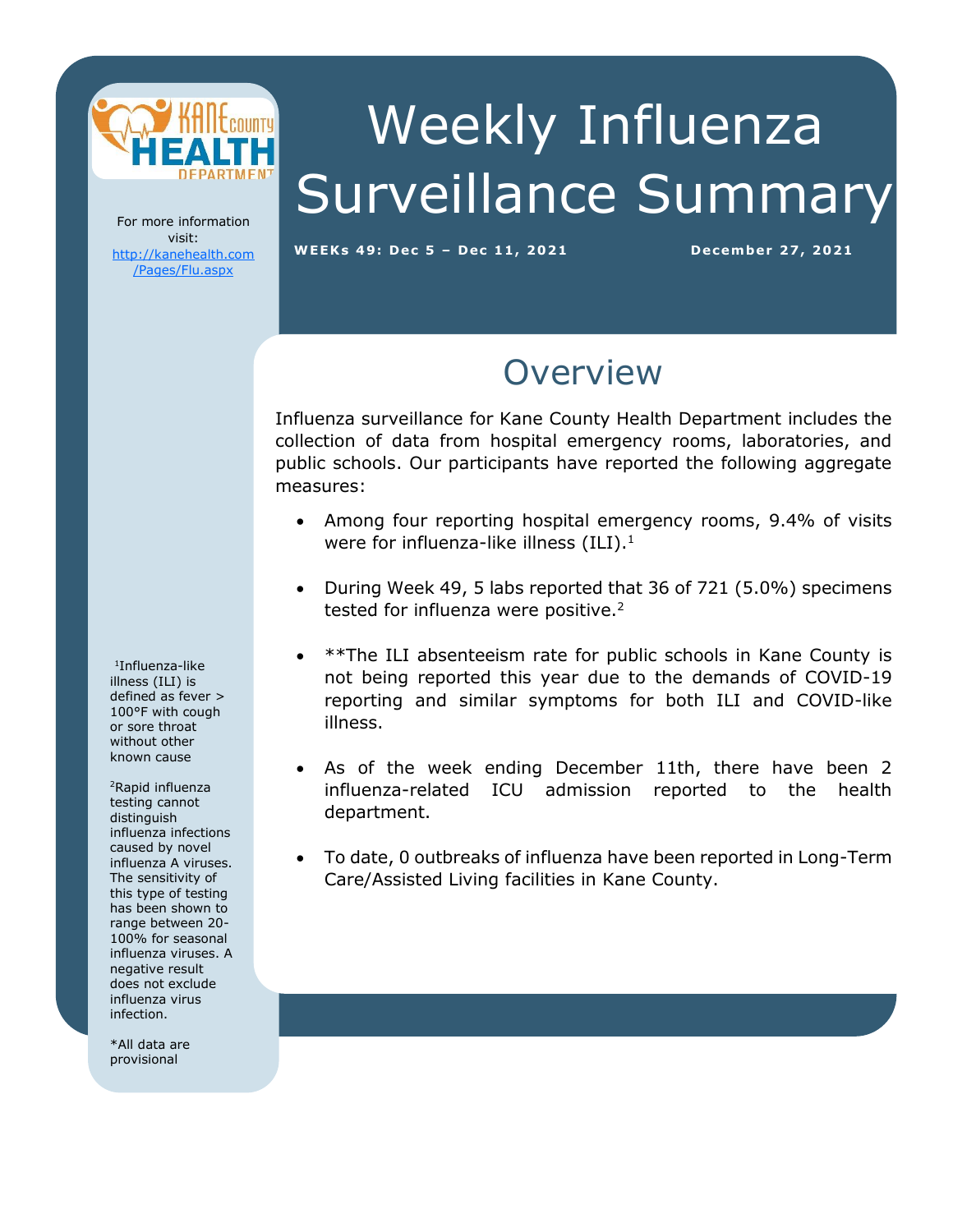### Emergency Room Visits

During Week 49, 9.4% of reported hospital emergency room visits were for influenza-like illness  $(III).<sup>1</sup>$ 

Each week, data for the 2021-22 season will be presented with data from the previous flu seasons to show the trend of ER visits for ILI over time.

Visits for influenza-like illness to reporting emergency rooms during Week 47 had the following age distribution:

- 0-4 years: 27.0% of all ILI visits
- 5-24 years: 25.5% of all ILI visits
- 25-64 years: 33.8% of all ILI visits
- 65+ years: 13.7% of all ILI visits

Throughout the season, KCHD will provide updated information on the total number of people visiting the emergency room for ILI, and what age groups make up those visits.

1 Influenza-like illness (ILI) is defined as fever > 100°F with cough or sore throat without other known cause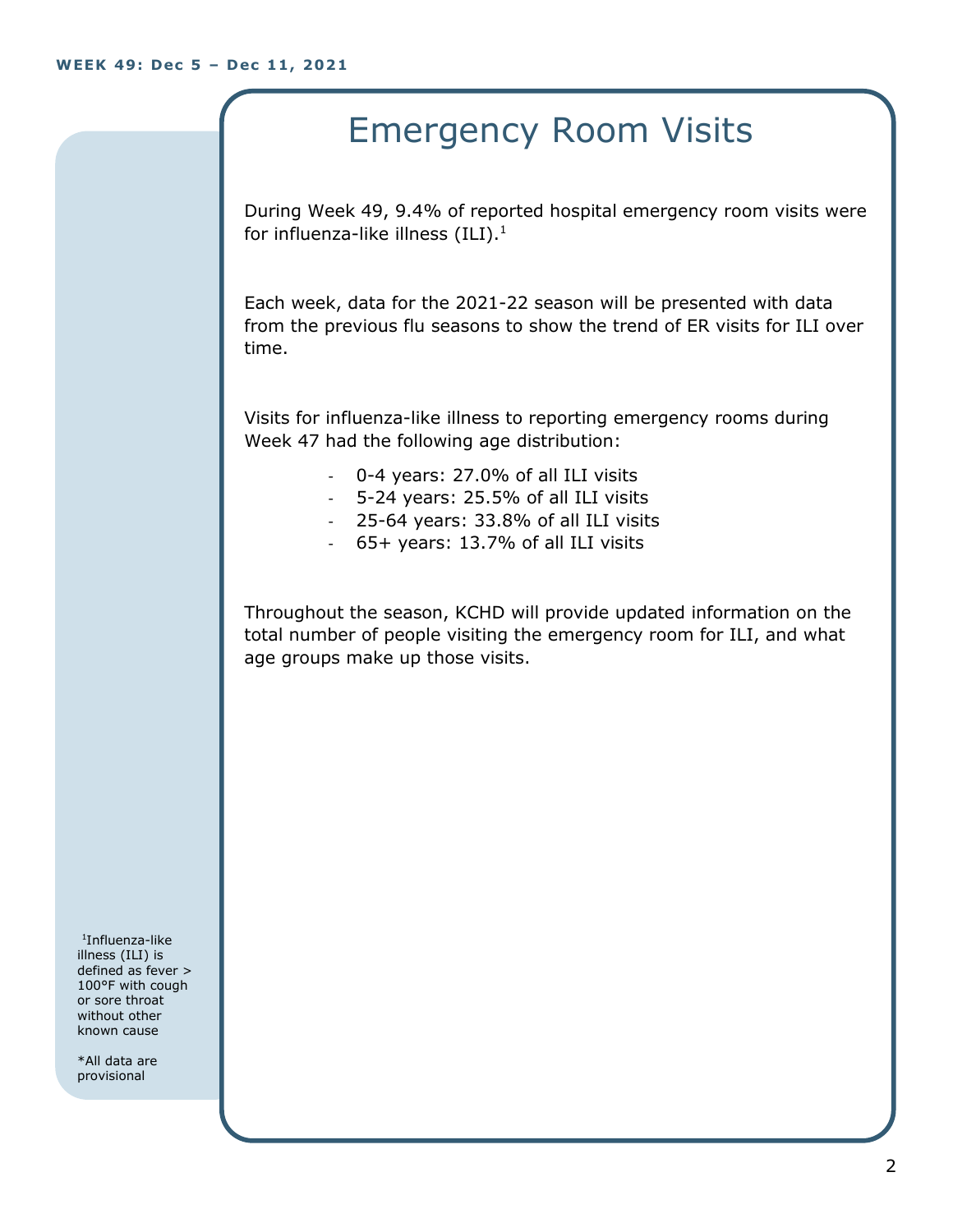

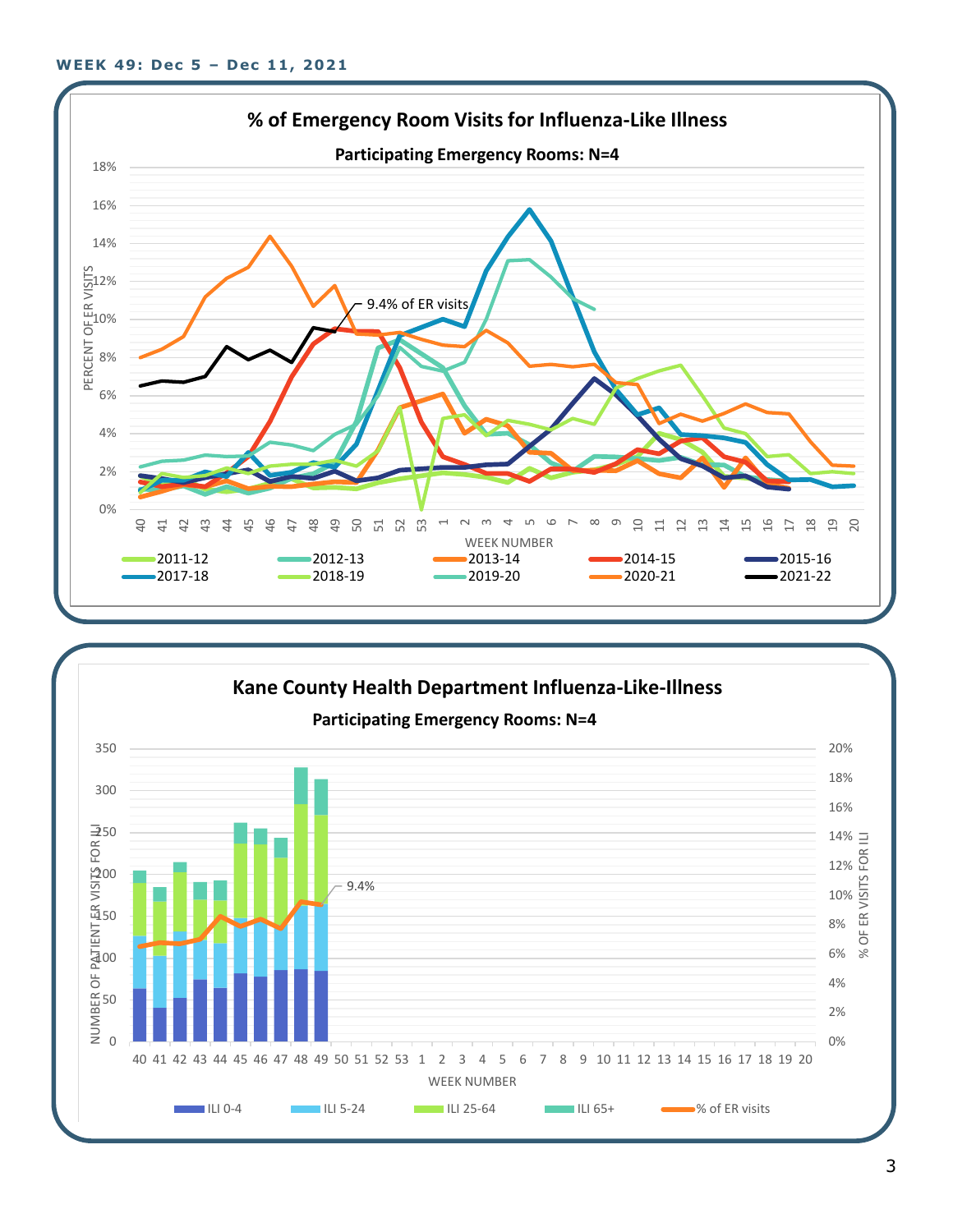## Laboratory Tests

| <b>Kane County Labs (5)</b>       | <b>Week: 49</b> |                | <b>Season Total</b> |                |  |
|-----------------------------------|-----------------|----------------|---------------------|----------------|--|
|                                   | <b>Number</b>   | <b>Percent</b> | <b>Number</b>       | <b>Percent</b> |  |
| <b>Specimens Tested</b>           | 721             |                | 3699                |                |  |
| <b>Specimens Positive</b>         | 36              | 5.0%           | 71                  | 1.9%           |  |
| <b>Positive Specimens by Type</b> |                 |                |                     |                |  |
| Influenza A                       | 36              | 100.0%         | 68                  | 95.8%          |  |
| Influenza B                       | 0               | 0.0%           | 3                   | 4.2%           |  |
| Influenza AB                      | O               | 0.0%           | 0                   | 0.0%           |  |
| Unknown                           | 0               | 0.0%           |                     | 0.0%           |  |



Rapid influenza testing cannot distinguish influenza infections caused by novel influenza A viruses. The sensitivity of this type of testing has been shown to range between 20- 100% for seasonal influenza viruses. A negative result does not exclude influenza virus infection.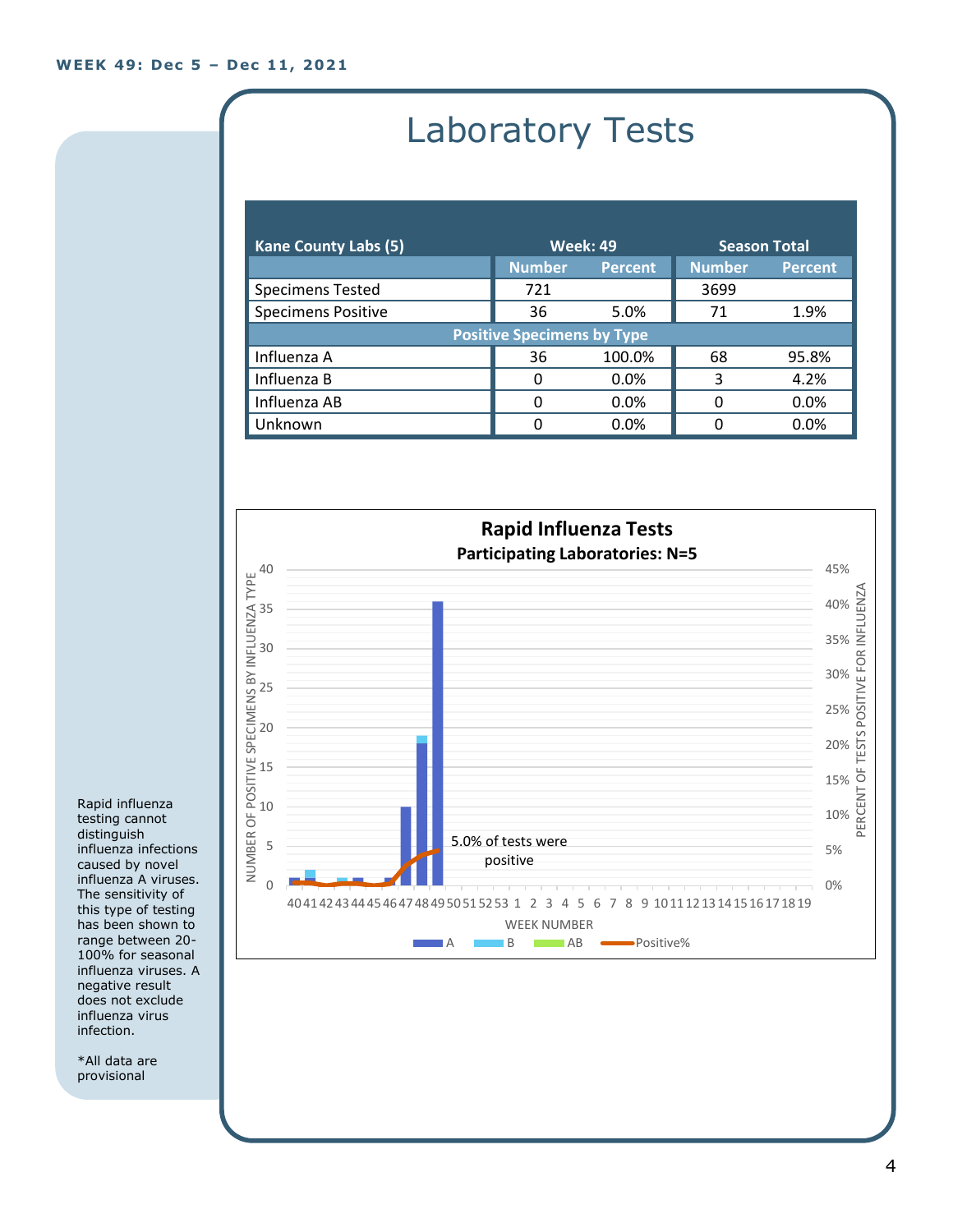#### Student Absenteeism

The ILI absenteeism rate for public schools in Kane County is not being reported this year due to the demands of COVID-19 reporting and similar symptoms for both ILI and COVID-like illness.

Influenza-like illness (ILI) is defined as fever > 100°F with cough or sore throat without other known cause.